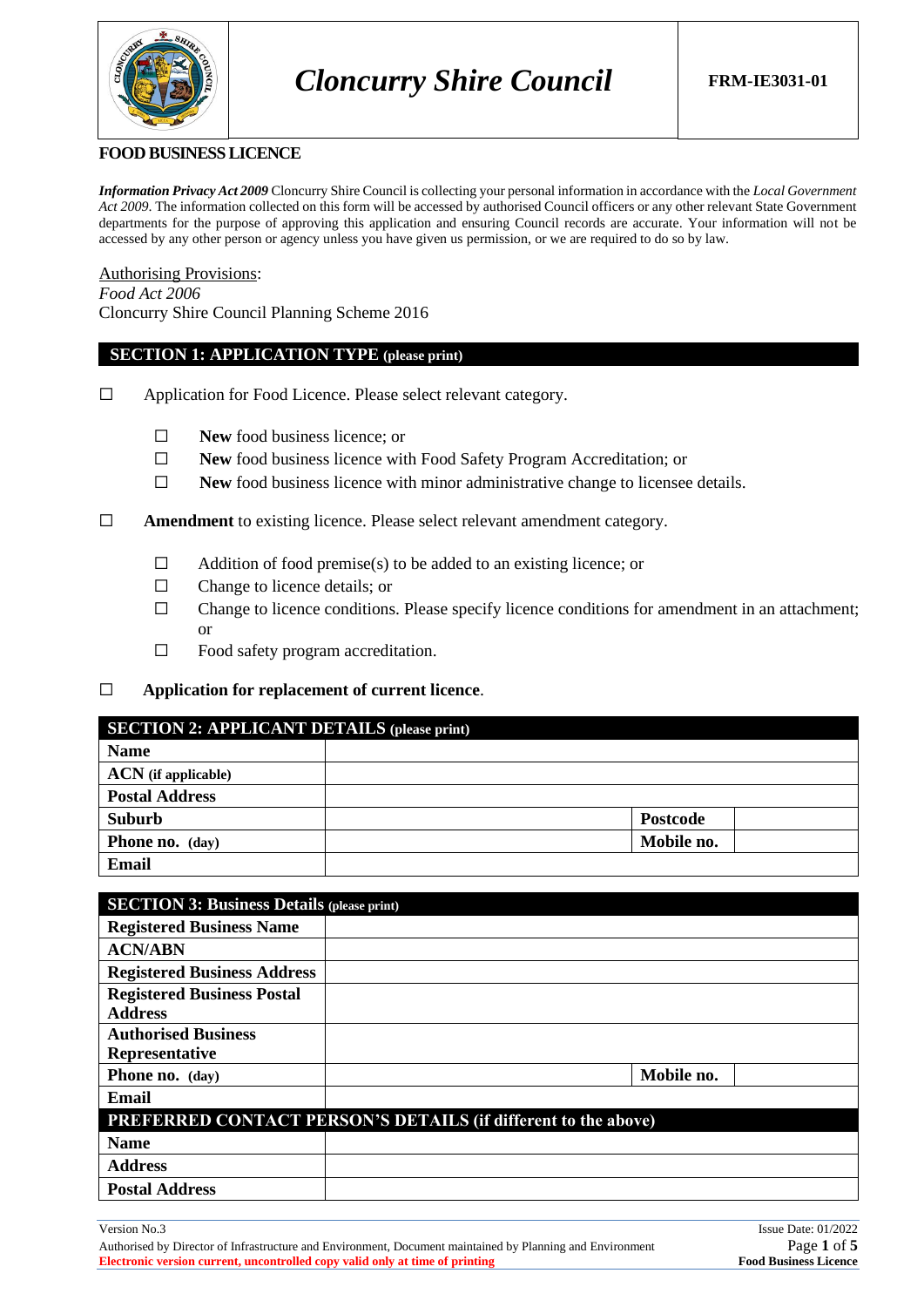

| Suburb          | Postcode   |  |
|-----------------|------------|--|
| Phone no. (day) | Mobile no. |  |
| <b>Email</b>    |            |  |

## **SECTION 4: FOOD SAFETY SUPERVISOR (FSS)**

**Do you have a FSS to nominate for this Food Business?** 

Tick ONE.

## No ☐ **STOP APPLYING**.

Read the Queensland Government information (here: [https://www.qld.gov.au/health/staying-healthy/food](https://www.qld.gov.au/health/staying-healthy/food-pantry/training-and-teaching-resources/food-safety-supervisors)[pantry/training-and-teaching-resources/food-safety-supervisors\)](https://www.qld.gov.au/health/staying-healthy/food-pantry/training-and-teaching-resources/food-safety-supervisors) and find a Registered Training Organisation (RTO) to obtain certification as a Food Safety Supervisor.

Once you have obtained certification as a Food Safety Supervisor, you may recommence the application.

#### **Note it is an offence to undertake unlicensed food services.**

 $\Box$  Yes (please attach to this application)

Note: If you have additional Food Safety Supervisor(s) to add please attached the details to the application form.

| <b>Name</b>            |                 |  |
|------------------------|-----------------|--|
| <b>Postal Address</b>  |                 |  |
| Suburb                 | <b>Postcode</b> |  |
| <b>Phone no.</b> (day) | Mobile no.      |  |
| Email                  |                 |  |

#### **SECTION 5: PROPERTY LOCATION (please print)**

What is the primary location where the food business will be carried out?

If more than one location, provide details as an attachment.

For temporary premises, you need to provide details of any proposed locations of the premises to be used for this purpose.

| <b>Street</b>                    |         |                  | Street no. |  |
|----------------------------------|---------|------------------|------------|--|
| <b>Suburb</b>                    |         |                  | Postcode   |  |
| <b>Real Property Description</b> | Lot no. | <b>Plan type</b> | Plan no.   |  |

#### **SECTION 6: VEHICLE DETAILS (please print)**

| Do you deliver food in a vehicle?             | $\Box$ Yes | $\Box$ No |
|-----------------------------------------------|------------|-----------|
| Do you handle or prepare food in the vehicle? | $\Box$ Yes | $\Box$ No |
| Do you serve food from a vehicle?             | $\Box$ Yes | $\Box$ No |
|                                               |            |           |

If yes, how many vehicles do you use?

| <b>Vehicle Information</b> |         |  |  |  |
|----------------------------|---------|--|--|--|
| Type/Make/Model            | Reg no. |  |  |  |
| Type/Make/Model            | Reg no. |  |  |  |
| Type/Make/Model            | Reg no. |  |  |  |

Authorised by Director of Infrastructure and Environment, Document maintained by Planning and Environment Page **2** of **5 Electronic version current, uncontrolled copy valid only at time of printing Food Business Licence**

Version No.3 Issue Date: 01/2022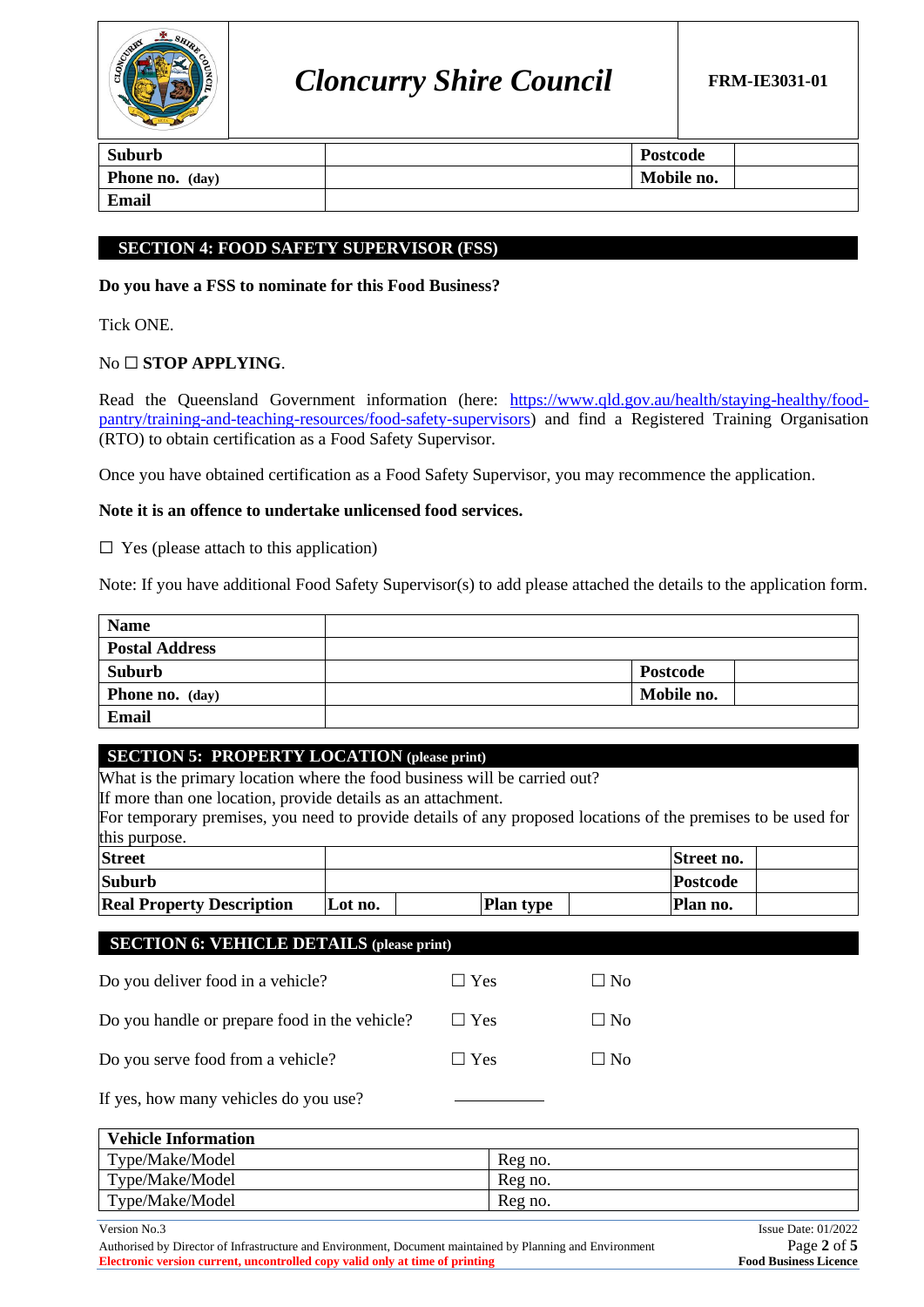

#### **SECTION 7: CURRENT APPROVAL DETAILS (please print) Please insert your approval number for each approval type issued by Local Government**

| <b>Approval Type</b>           | Approval No. | <b>Office Use Only</b> |
|--------------------------------|--------------|------------------------|
| Building approval              |              |                        |
| Plumbing and drainage approval |              |                        |
| Development approval           |              |                        |
| Trade waste approval           |              |                        |
| Other-Please specify           |              |                        |

## **SECTION 8: APPLICANT SUITABILITY (please print)**

**Note:** Where this application is in the name of a company, these questions apply to all the statutory officers of the Company. Where the application is made by individual(s) these questions also apply. Attach a separate document detailing responses if further space is required.

1. Have you been convicted of an offence under any food legislation?

Tick ONE. If yes provide details.

 $\Box$  No

☐ Yes

2. Have you been issued with one or more penalty infringement notices under the Food Act 2006?

Tick ONE. If yes provide details.

☐ No

☐ Yes

3. Have you ever had a licence under the *Food Act 2006*, the *Food Act 1981* or a corresponding law that was suspended or cancelled?

Tick ONE. If yes provide details about the licence, when it was cancelled or suspended and the reasons why.

☐ No

☐ Yes

4. Have you been convicted of any offence under food legislation in another state or country?

Tick ONE. If yes provide details.

☐ No

☐ Yes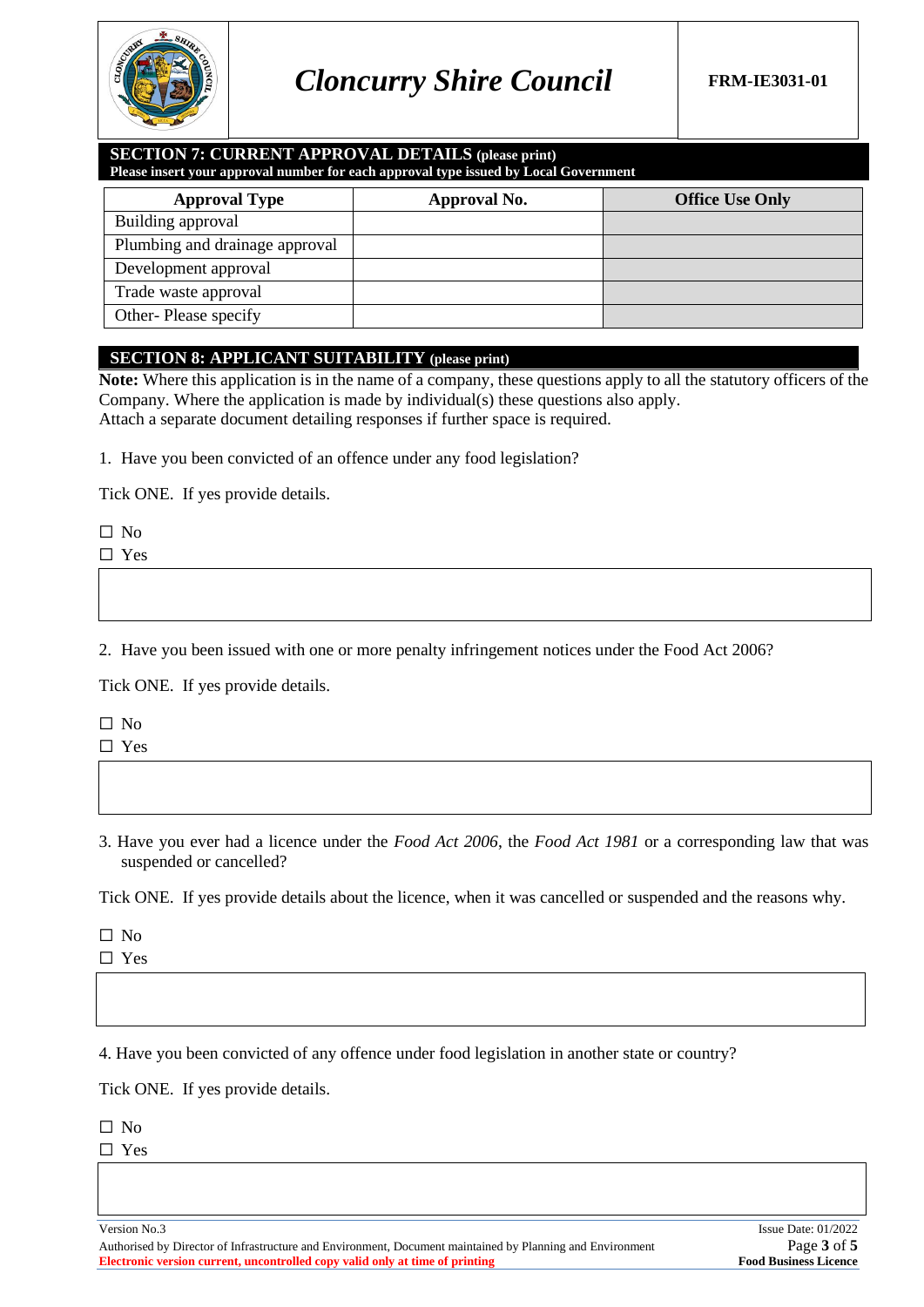

# *Cloncurry Shire Council* **FRM-IE3031-01**

5. Have you owned or operated a business with activities similar to that for which you are making this application?

Tick ONE. If yes include details about size, location and nature of the operation.

☐ No

☐ Yes

6. Do any of your previous roles, responsibilities and education provide you with knowledge that may be relevant to your application?

Tick ONE If yes provide details.

☐ No

☐ Yes

## **SECTION 9: PERMISES SUITABILITY**

Fixed/mobile premises  $\rightarrow$  Premises suitability will be considered during this application as part of the assessment.

Temporary premises  $\rightarrow$  Plans of the site layout will be required to be submitted Have you attached plans of the temporary premises?

☐ No

 $\Box$  Yes (please attach to this application)

#### **SECTION 10: CHECKLIST**

 $\Box$  Originals of Food Safety Supervisor certificates sighted by Council authorised person.

 $\Box$  Additional nominations for Food Safety Supervisor attached if applicable.

- $\Box$  Company / Incorporated Association.
- $\Box$  Application form has been signed and completed.

Food Safety Program Requirements (if applicable): If you require an accredited food safety program you will also need to submit with this application:

- $\Box$  Two (2) copies of the accredited Food Safety Program
- $\Box$  Written advice from an approved food safety auditor stating that the food safety program complies with the criteria in section 104 of the *Food Act 2006*.

Temporary Food Stall Plan/Layout Requirements (if applicable):

 $\Box$  Copy of floor plan/layout attached to this application (as per Old Health – Design and fit-out guide for food businesses.